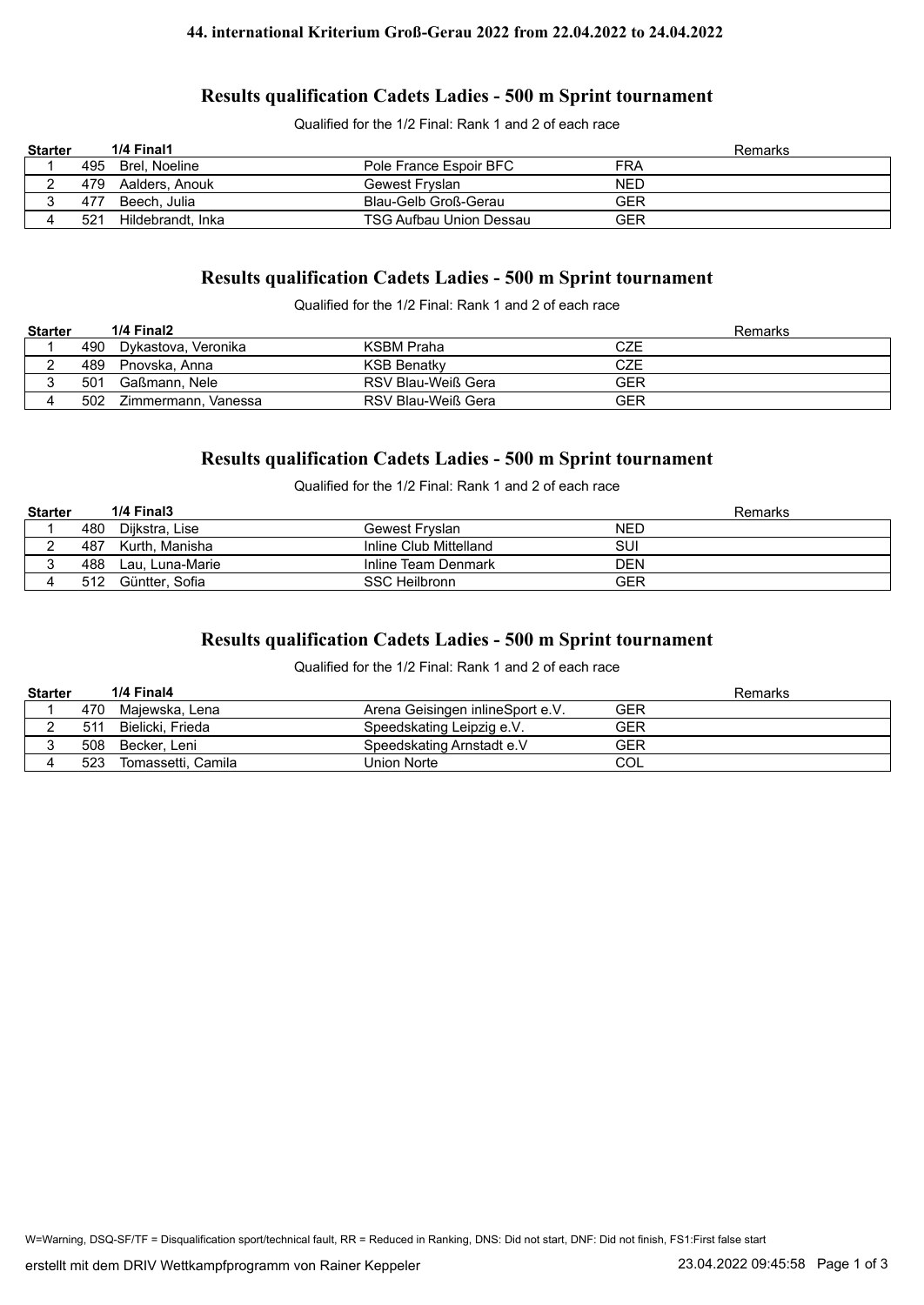### **Results qualification Cadets Ladies - 500 m Sprint tournament**

Qualified for the 1/4 Final: 16 best time

| <b>Results</b> | <b>Qualification1</b>                      |                                  |                   |                         | Rank | Points/Time Remarks |          |
|----------------|--------------------------------------------|----------------------------------|-------------------|-------------------------|------|---------------------|----------|
|                | 470 Majewska, Lena                         | Arena Geisingen inlineSport      | <b>GER</b>        | 1                       |      | 48,873              |          |
|                | 511 Bielicki, Frieda                       | Speedskating Leipzig e.V.        | <b>GER</b>        | $\overline{c}$          |      | 48,916              |          |
|                | 502 Zimmermann, Vanessa                    | RSV Blau-Weiß Gera               | <b>GER</b>        | 3                       |      | 50,108              |          |
|                | 521 Hildebrandt, Inka                      | <b>TSG Aufbau Union Dessau</b>   | <b>GER</b>        | 4                       |      | 50,197              |          |
|                | 510 Krüger, Amelie                         | Speedskating Arnstadt e.V        | <b>GER</b>        | 5                       |      | 56,619              |          |
|                |                                            |                                  |                   |                         |      |                     |          |
| <b>Results</b> | <b>Qualification2</b>                      |                                  |                   |                         | Rank | Points/Time Remarks |          |
|                | 495 Brel, Noeline                          | Pole France Espoir BFC           | <b>FRA</b>        | 1                       |      | 46,525              |          |
|                | 480 Dijkstra, Lise                         | Gewest Fryslan                   | <b>NED</b>        | $\overline{2}$          |      | 48,687              |          |
|                | 498 Malu, Louise                           | Reko Rollerclub Zemst            | <b>BEL</b>        | 3                       |      | 51,016              |          |
|                | 518 Galambos, Maria                        | Tatabanya Team                   | <b>HUN</b>        | 4                       |      | 52,034              |          |
|                | 506 Langerfeld, Liese                      | Speedskate-Club Meißen e.v       | <b>GER</b>        | 5                       |      | 54,353              |          |
| <b>Results</b> | Qualification3                             |                                  |                   |                         | Rank | Points/Time Remarks |          |
|                | 493 Frossard-Gillet, Erynne                | Pole France Espoir BFC           | <b>FRA</b>        | 1                       |      | 50,935              |          |
|                | 513 Wittmack, Alessia                      | <b>SSC Heilbronn</b>             | <b>GER</b>        | $\overline{c}$          |      | 50,999              |          |
|                | 520 Morotz, Zsuzsanna                      | Tatabanya Team                   | <b>HUN</b>        | 3                       |      | 50,993              |          |
|                | 500 Vermeir, Maite                         | Reko Rollerclub Zemst            | <b>BEL</b>        | 4                       |      | 51,302              |          |
|                | 475 Rozek, Marilou                         | Asphalte Roller Rixheim Witt     | <b>FRA</b>        | 5                       |      | 1:00,286            |          |
|                |                                            |                                  |                   |                         |      |                     |          |
| <b>Results</b> | <b>Qualification4</b>                      |                                  |                   |                         | Rank | Points/Time Remarks |          |
|                | 523 Tomassetti, Camila                     | <b>Union Norte</b>               | COL               | 1                       |      | 49,678              |          |
|                | 482 Zijlstra, Yanouk                       | Gewest Fryslan                   | <b>NED</b>        | $\overline{2}$          |      | 51,822              |          |
|                | 478 Gottwein-Hopp, Mariesol                | <b>ERSG Darmstadt</b>            | <b>GER</b>        | 3                       |      | 51,848              |          |
|                | 522 Trojan, Lina                           | TSuGV Großbettlingen             | <b>GER</b>        | 4                       |      | 52,776              |          |
|                | 514 Dohmel, Aileen                         | SSC Köln 1998 e.V.               | <b>GER</b>        | 5                       |      | 53,924              |          |
|                | 517 Tornoe, Natalie Wenzella               | <b>Talent Team Denmark</b>       | <b>DEN</b>        | 6                       |      | 58,817              |          |
| <b>Results</b> | <b>Qualification5</b>                      |                                  |                   |                         | Rank | Points/Time Remarks |          |
|                | 479 Aalders, Anouk                         | Gewest Fryslan                   | <b>NED</b>        | 1                       |      | 49,153              |          |
|                | 477 Beech, Julia                           | Blau-Gelb Groß-Gerau             | <b>GER</b>        | $\overline{c}$          |      | 49,195              |          |
|                | 501 Gaßmann, Nele                          | RSV Blau-Weiß Gera               | <b>GER</b>        | 3                       |      | 49,338              |          |
|                | 512 Güntter, Sofia                         | <b>SSC Heilbronn</b>             | <b>GER</b>        | 4                       |      | 50,036              |          |
|                | 499 Vereecke, Larissa                      | Reko Rollerclub Zemst            | <b>BEL</b>        | 5                       |      | 53,309              |          |
|                | 474 Marbacher, Lea                         | Asphalte Roller Rixheim Witt     | <b>FRA</b>        | 6                       |      | 54,135              |          |
|                |                                            |                                  |                   |                         |      |                     |          |
| <b>Results</b> | Qualification6                             |                                  |                   |                         | Rank | Points/Time Remarks |          |
|                | 488 Lau, Luna-Marie                        | <b>Inline Team Denmark</b>       | <b>DEN</b>        | 1                       |      | 49,342              |          |
|                | 508 Becker, Leni                           | Speedskating Arnstadt e.V        | <b>GER</b>        | $\overline{2}$          |      | 49,633              |          |
|                | 481 Van Der Ende, Janna Wietske            | Gewest Fryslan                   | <b>NED</b>        | 3                       |      | 51,818              |          |
|                | 509 Heinz, Felicitas-Sophie                | Speedskating Arnstadt e.V        | <b>GER</b>        | 4                       |      | 51,853              |          |
|                | 473 Hoffmann, Loona                        | Asphalte Roller Rixheim Witt     | <b>FRA</b>        | 5                       |      | 52,941              |          |
|                | 476 Serriere, Kiara                        | Asphalte Roller Rixheim Witt FRA |                   | 6                       |      | 53,264              |          |
| <b>Results</b> | <b>Qualification7</b>                      |                                  |                   |                         | Rank | Points/Time Remarks |          |
|                | 490 Dykastova, Veronika                    | <b>KSBM Praha</b>                | <b>CZE</b>        | 1                       |      | 47,557              |          |
|                | 505 Hradecka, Barbora                      | Sokol Bochovice II               | <b>CZE</b>        | $\overline{\mathbf{c}}$ |      | 50,821              |          |
|                | 494 Javez, Yse                             | Pole France Espoir BFC           | <b>FRA</b>        | 3                       |      | 52,336              |          |
|                | 485 Toth, Vivien                           | Hodmezövasarhely                 | <b>HUN</b>        | 4                       |      | 55,941              |          |
|                | 472 Haj, Jihad                             | Asphalte Roller Rixheim Witt     | <b>FRA</b>        | 5                       |      | 55,985              |          |
|                | 492 De La Hoz Perez, Danna Sofia           | Patin K-ribe Club. PKC           | COL               |                         |      |                     | n.a.Sta. |
|                |                                            |                                  |                   |                         |      |                     |          |
| <b>Results</b> | Qualification8                             |                                  |                   |                         | Rank | Points/Time Remarks |          |
| 487            | Kurth, Manisha                             | Inline Club Mittelland           | SUI               | 1                       |      | 48,950              |          |
|                | 515 Berczelly, Anna                        | <b>STU Eisenstadt</b>            | <b>AUT</b>        | $\overline{c}$          |      | 51,709              |          |
|                | 516 Van Deuren, Vita                       | SVO Oudewater                    | <b>NED</b>        | 3                       |      | 52,592              |          |
|                | 497 Leyers, Noor                           | Reko Rollerclub Zemst            | <b>BEL</b>        | 4                       |      | 52,613              |          |
|                | 496 Haemels, Lotte                         | Reko Rollerclub Zemst            | <b>BEL</b>        | 5                       |      | 52,753              |          |
|                | 486 Bovay, Jessica                         | Inline Club Mittelland           | SUI               | 6                       |      | 54,587              |          |
| <b>Results</b> | Qualification9                             |                                  |                   |                         | Rank | Points/Time Remarks |          |
|                |                                            | <b>KSB Benatky</b>               | <b>CZE</b>        | 1                       |      | 49,044              |          |
|                | 489 Pnovska, Anna                          |                                  |                   |                         |      |                     |          |
|                | 484 Kosa, Dina<br>503 Kratochvilova, Pavla | Hodmezövasarhely<br>RTS Praha    | <b>HUN</b><br>CZE | 2<br>3                  |      | 51,398              |          |
|                |                                            |                                  |                   |                         |      | 51,524              |          |

W=Warning, DSQ-SF/TF = Disqualification sport/technical fault, RR = Reduced in Ranking, DNS: Did not start, DNF: Did not finish, FS1:First false start